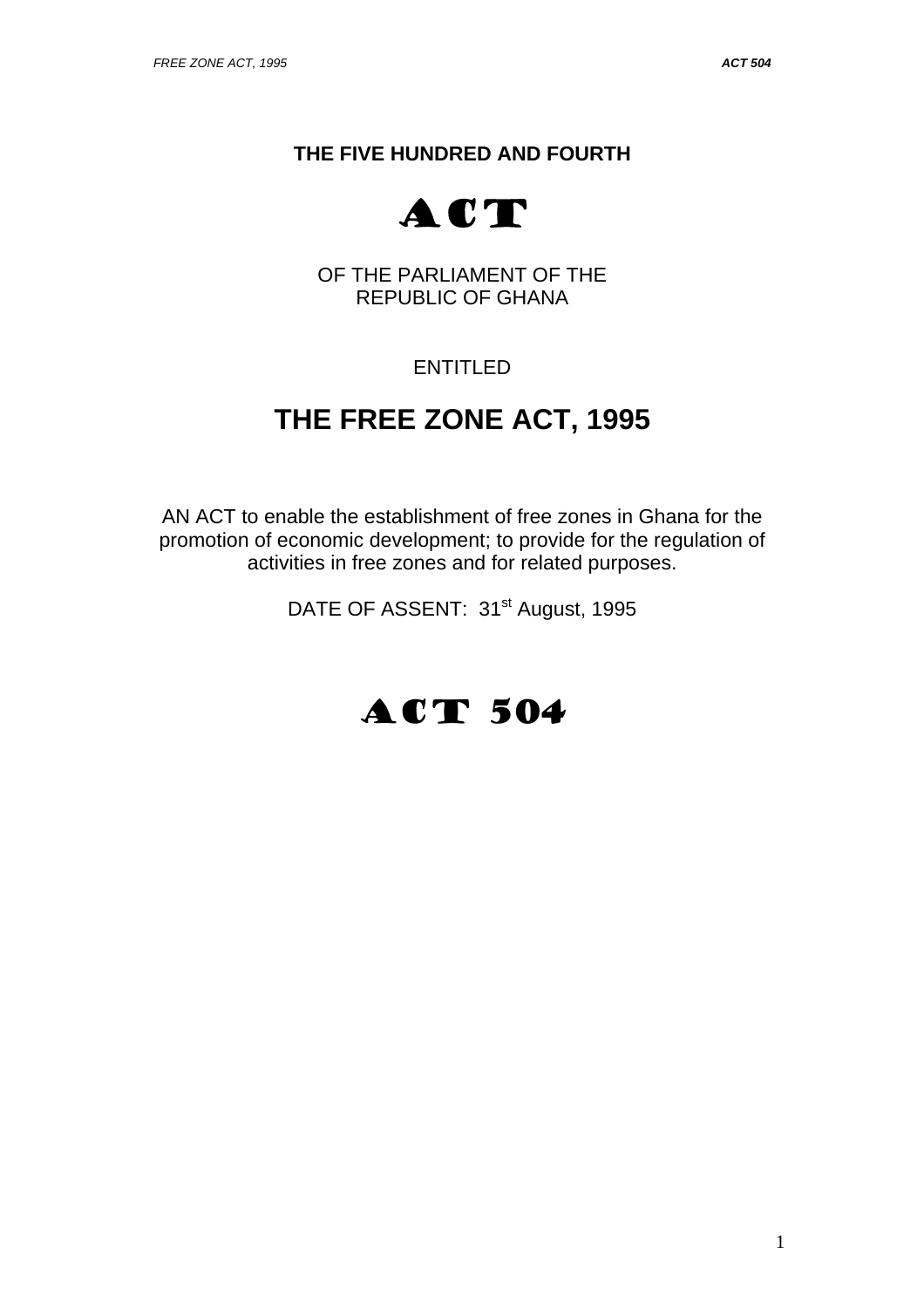## **THE FIVE HUNDRED AND FOURTH**



OF THE PARLIAMENT OF THE REPUBLIC OF GHANA

## ENTITLED

# **THE FREE ZONE ACT, 1995**

An ACT to enable the establishment of free zones in Ghana for the promotion of economic development; to provide for the regulation of activities in free zones and for related purposes.

DATE OF ASSENT: 31<sup>st</sup> August, 1995

BE IT ENACTED by Parliament as follows:-

### **PART I – ESTABLISHMENT OF FREE ZONES BOARD AND RELATED PROVISIONS**

- 1. There is established by this Act a Board to be known as the Free Zones Board, referred to in this Act as the "Board".
- 2. (1) The Board shall consist of
	- (a) a Chairman who shall be the Minister of Trade and Industry; and
	- (b) eight other persons four of whom shall be appointed from the private sector.
	- (2) The members of the Board shall be appointed by the President in consultation with the Council of State and shall include at least two women.
- 3. The functions of the Board are to- (a) grant licences to applicants under this Act;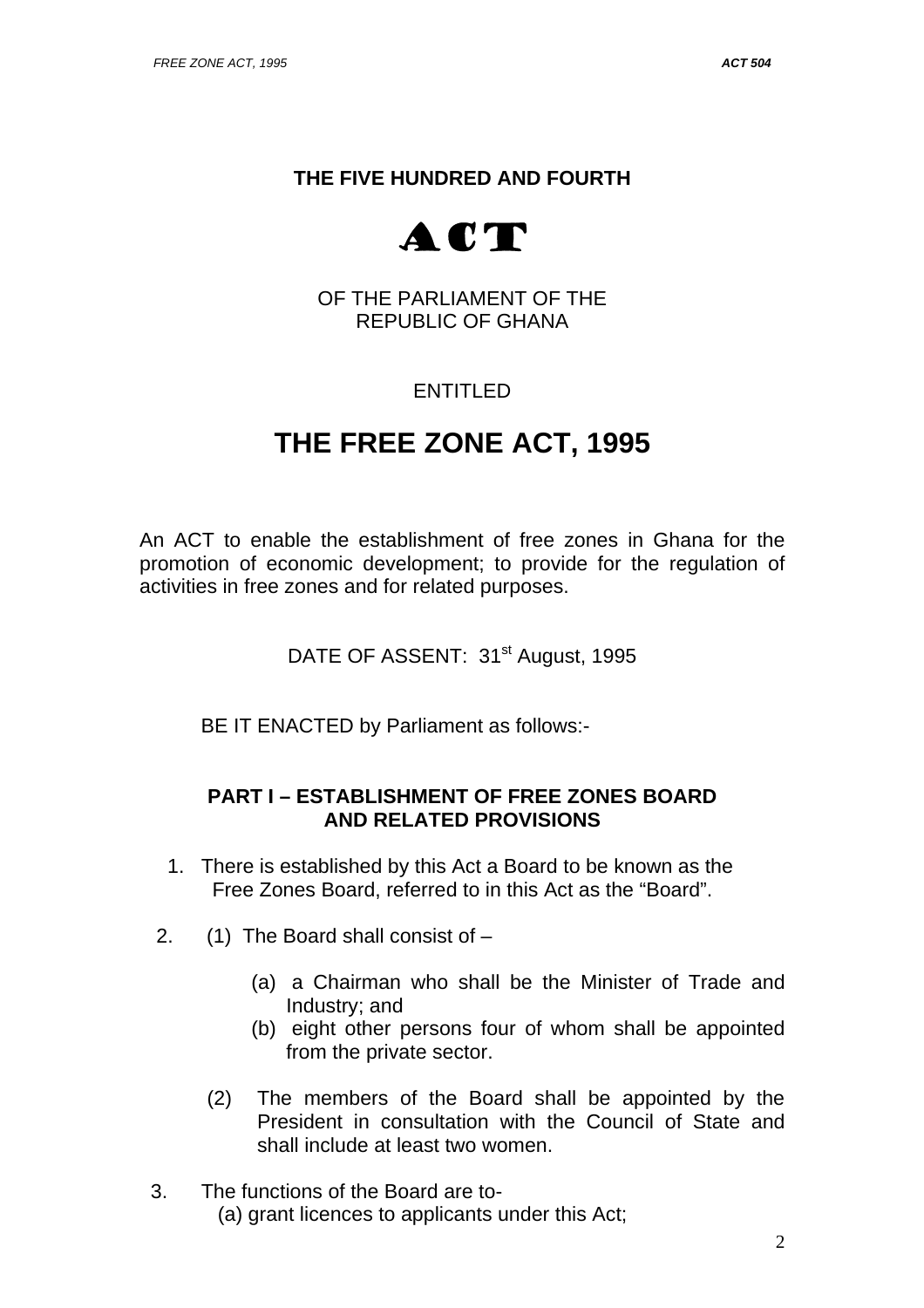- (b) assist applicants for licences under this Act by providing services for obtaining other relevant licences, permits and facilities;
- (c) examine and recommend for approval agreements and treaties relating to the development and activities of the free zones;
- (d) monitor the activities, performance and development of free zone developers and enterprises;
- (e) ensure compliance by free zone developers and enterprises of this Act and any other laws relevant to free zone activities;
	- (f) register and keep records and data on the programmes of developers, operators and enterprises in free zones;
	- (g) perform such other functions as are incidental to the foregoing.
- 4. (1) A member of the Board other than the Chairman shall hold office for a term of four years and is eligible for reappointment.
	- (2) A member of the Board other than the Chairman may at any time resign his office in writing addressed to the President through the Chairman or may be removed from office by the President in consultation with the Council of State for stated reasons.
	- (3) Members of the Board shall be paid such allowances as the Minister responsible for Finance shall determine.
- 5. (1) The Board shall meet for the dispatch of business at such times and places as the Chairman may determine but shall meet at least once every month.
	- (2) The Chairman shall preside at all meetings of the Board and in his absence the members present shall elect one of their number to preside.
	- (3) The quorum for a meeting of the Board shall be five of the members.
	- (4) Questions at a meeting of the Board shall be determined by a majority of members present and voting and where there is equality of votes the person presiding shall have a casting vote.
	- (5) The Board may co-opt any person to attend any of its meetings except that a person co-opted does not have the right to vote on any matter before the Board for decision.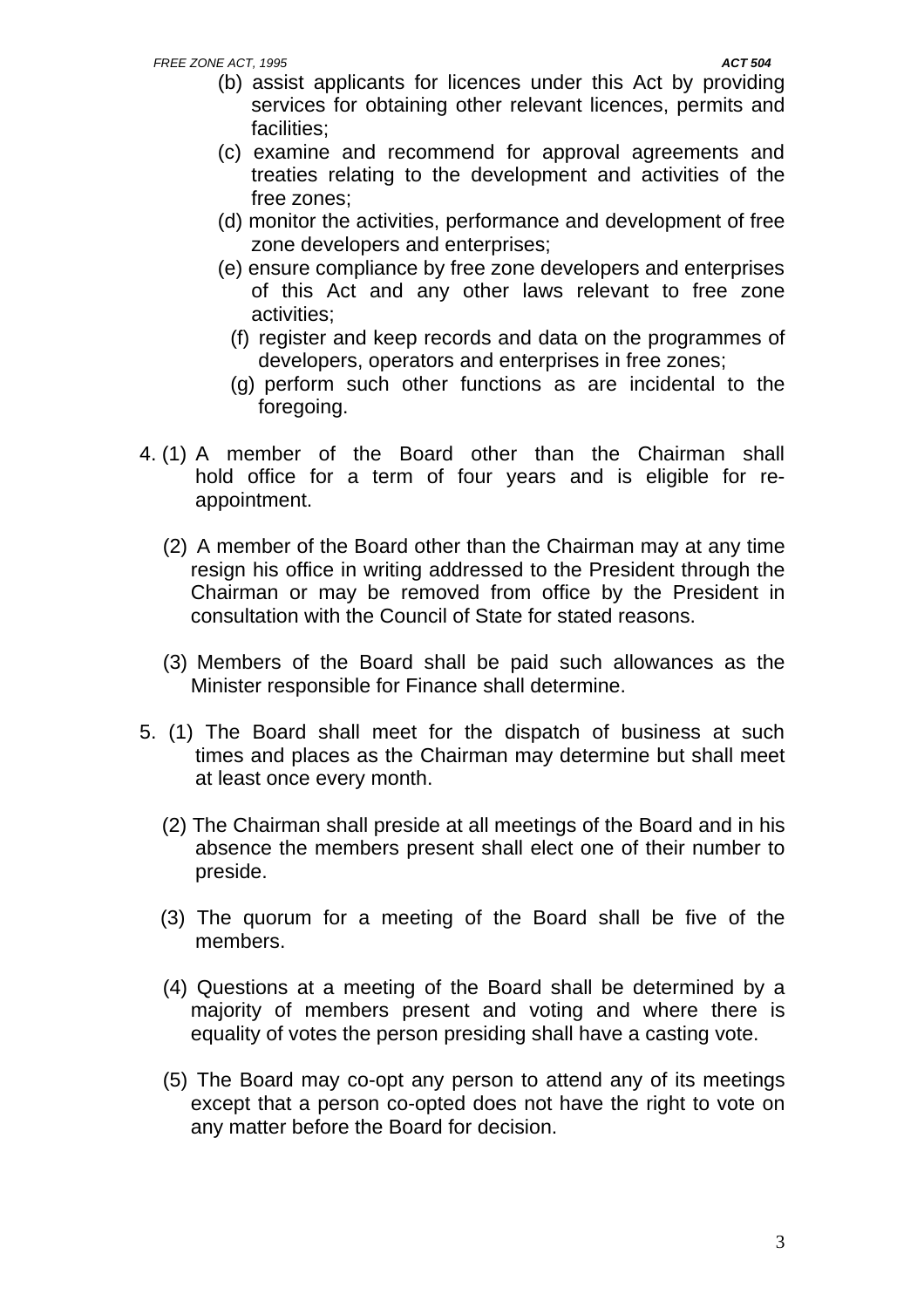- (6) The validity of the proceedings of the Board shall not be affected by a vacancy among its members or by a defect in the appointment or qualification of a member.
- (7) A member of the Board who has an interest in a contract proposed to be entered into on behalf of the Board shall disclose in writing to the Board the nature of his interest and shall be disqualified from participating in any deliberations of the Board in respect of the contract.
- (2) A member of the Board who infringes subsection (7) of this section is liable to be removed from the membership of the Board.
- (3) Except as otherwise provided in this section, the Board shall regulate the procedure for its meetings.
- 6. The Board may for the discharge of its functions appoint committees of the Board comprising members of the Board or non-members of both and may assign to them such functions as the Board may determine except that a committee composed entirely of nonmembers may only advise the Board.

### **PART II - ESTABLISHMENT OF FREE ZONES; DEVELOPERS OF FREE ZONES**

- 7. (1) Subject to the Constitution and any other enactment in force relating to the acquisition of property, the President may on the recommendation of the Board by notice published in the Commercial and Industrial Bulletin, declare
	- a. any area of land or building as a free zone;
	- b. any airport, river port, seaport, or lake port as a free port.
	- (2) A declaration under subsection (1) of this section shall specify the area and the scope of activities in the free zone concerned.
- 8. (1) No person shall-
	- (a) develop;
	- (b) manage; or
	- (c) develop and manage

 a free zone unless it is a body corporate registered under the Companies Codes 1963 (Act 179) or a partnership registered under the Private Partnership Act 1962 (Act 152).

(2)The body corporate or partnership shall be licensed to develop, manage or develop and manage free zone under this Act.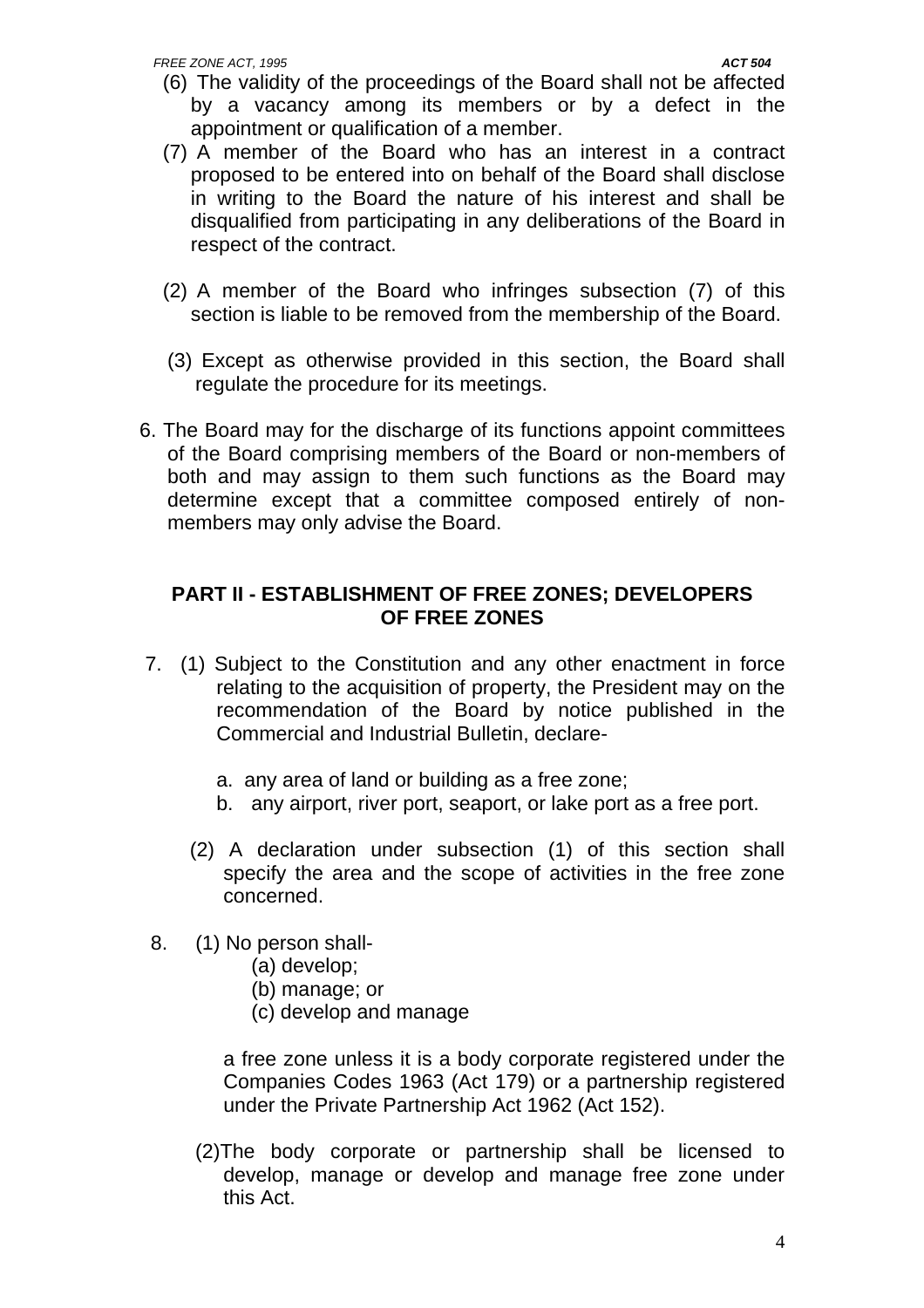- 9. (1) Subject to the Constitution, a free zone developer may for purpose of its activities-
	- (a) acquire land within the area declared in respect of it; and
	- (c) lease or sub-lease real property it owns, has leased or has the right to use, sell or lease and may sell or rent buildings to free zone enterprises.
	- (2) It shall be the responsibility of a developer to-
		- (a) construct and maintain buildings, warehouses, factory shells and provide or contract other persons to provide utilities or services such as water, electric power, telecommunications and sewerage;
		- (b) develop all other infrastructure necessary for the enhancement of the efficient and effective activities of the zone, in accordance with any regulations made under this Act;
		- (c) provide fencing and enclosures to separate the zone from the national customs territory, and ensure security of the zone;
		- (d) provide and contribute to the cost of facilities for such on site customs services as shall be determined by the Customs, Excise and Preventive Services (CEPS);
		- (e) undertake any investment or financial venture to facilitate and promote the development of the Zone; and
		- (f) submit, within such periods as the Board may direct, reports on development in the relevant zone to the Board.
- 10. (1) A licensed developer may undertake or sub-contract the management, control and promotion of the free zone development in the declared area.
	- (2) The developer shall apply for a licence for any person to whom a sub-contract has been given by it under subsection (1)
	- (3) The application for a licence for a sub-contract shall be made to the Board and shall be accompanied with the executed sub-contract.

## **PART III – FREE ZONE ENTERPRISES**

 11. Subject to the provisions of this Act any person may apply for a license to establish an enterprise in a free zone.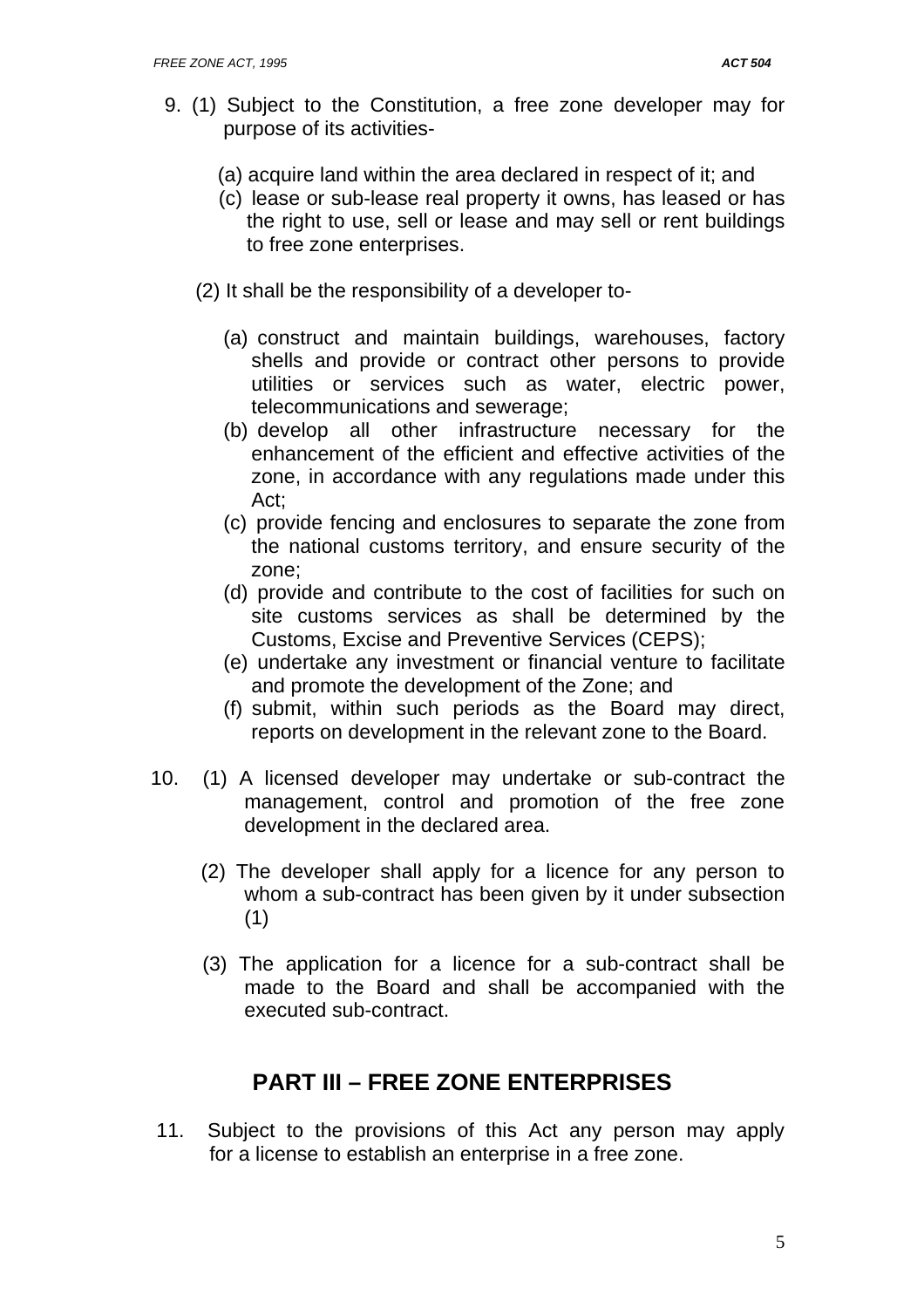- 12. (1) No person shall carry on a trade, business or industry within a free zone unless it is registered under-
	- (d) The Companies Code 1963 (Act 179); or
	- (e) The Private Partnership Act 1962 (Act 152)

and is the holder of a licence authorising the carrying on of that trade, business or industry under this Act.

- (2) A company or partnership qualified under subsection (1) and licensed under Section 16 shall be referred to as a free zone enterprise.
- 13. (1) A free zone enterprise shall have the right to produce any type of goods and services for export but shall not produce any goods that are environmentally hazardous.
	- (2) A free zone enterprise shall be free to-
		- (a) store, warehouse, pack, unpack and repack, divide, subdivide, group, breakdown, assemble, disassemble, bottle, rebottle, can, recan, decant, alter, sample, display, grade, test, classify, mark, label, relable, finish, handle, mix, combine, clean, manipulate, restore, join, transform, transit and transship, transfer, mount, refine, salvage, destroy, demolish, confect, process and manufacture any foreign or domestic raw material, intermediate, semifinished or finished goods or components for export or re-export;
		- (b) render and sell any type of information processing, computer-aided design, computer-aided printing and publishing, software development, tele-marketing and any other similar and related services;
		- (c) render and sell financial, banking, insurance, commercial, advisory, repair and maintenance, professional training and other services subject to all relevant laws and regulations for the time being in force; and
		- (d) carry out any other activities relevant to its licence as may be considered necessary by the Board.
- 14. A free zone enterprise may change its production lines and process as often as it considers necessary subject to prior approval of the Board.

## **PART IV – LICENSING**

- 15. (1) An application for a license to develop, manage or establish an enterprise in the free zone shall-
	- (a) be in writing;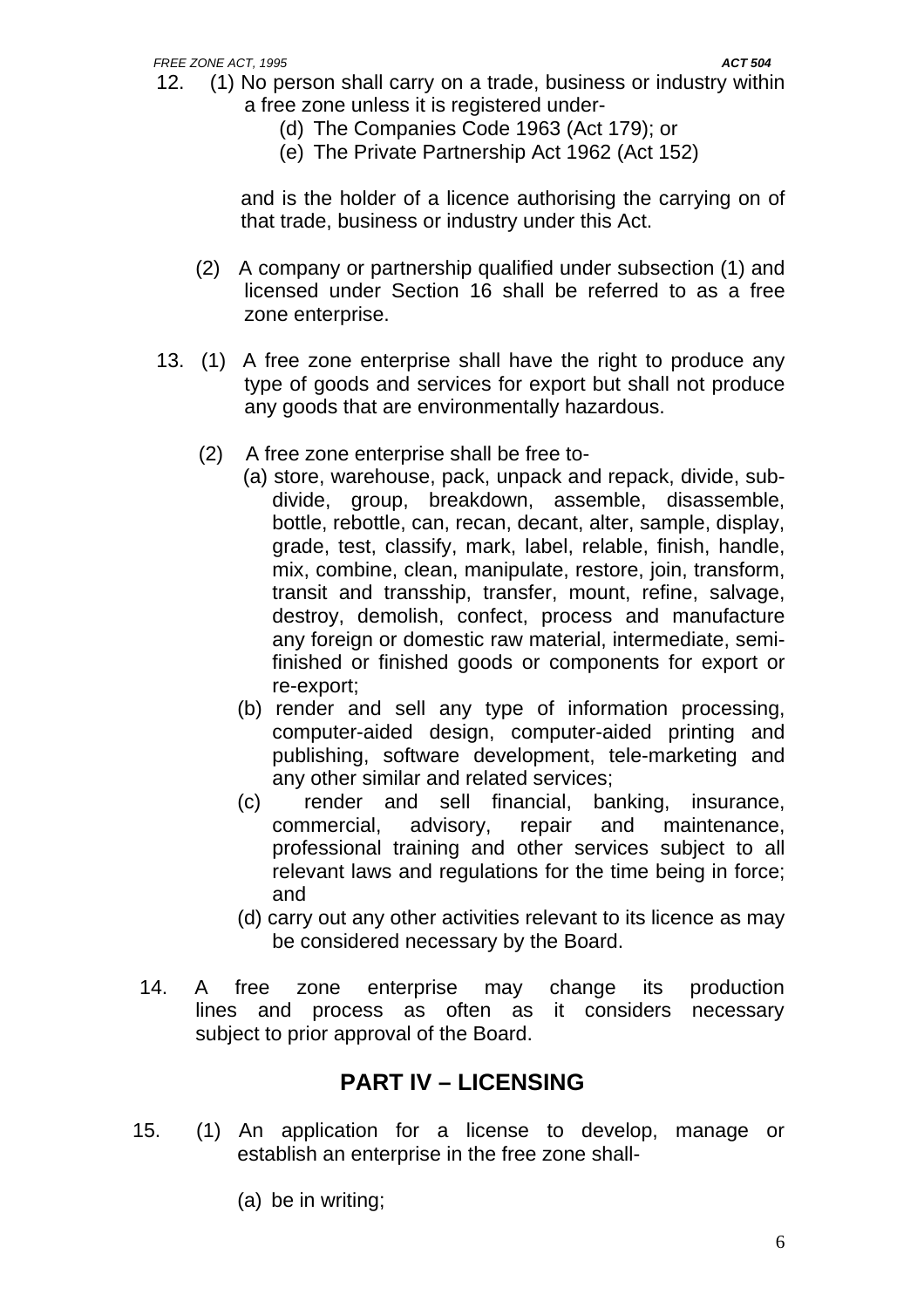- (b) be submitted to the Secretariat of the Board;
- (c) specify the zone to be developed or managed or both or the trade, business or industry for which the license is required; and
- (d) be accompanied with such information as the Board may require.
- (2) The Board shall cause response to be made to an application within twenty eight working days from the date of the receipt of the application.
- 16. (1) The Board may grant a licence authorizing-
	- (a) the development or management or both of a free zone; or
	- (b) the carrying on of a trade, business or industry within the free zone.
	- (2) No licence shall be granted for the carrying on of;
		- (a) the business of banking, unless the applicant is also registered and licensed under the Banking Law 1989 (P.N.D.C.L. 225); or
		- (b) the business of insurance unless the applicant is also registered under the Insurance Law 1989 (P.N.D.C.L. 227).
	- (3) A licence issued under this section shall be under the signature of the Chairman of the Board.
- 17. The Board may attach to a licence such conditions as it thinks appropriate concerning employment skills, job opportunities and degree of export orientation.
- 18. (1) The Board may revoke a licence where it is satisfied that there has been a breach of condition attached to the licence.
	- (2) The Board may upon the request of the licensee vary at any time the conditions attached to the licence,
	- (3) Before revoking a licence, the Board shall give not less than fourteen working days notice of its intentions to the licensee and shall consider any representations made to it by the licensee.
- 19. (1) The Board shall establish and maintain a register of licences granted under Section 16 of this Act.
	- (2) There shall be entered in the register in respect of each license:-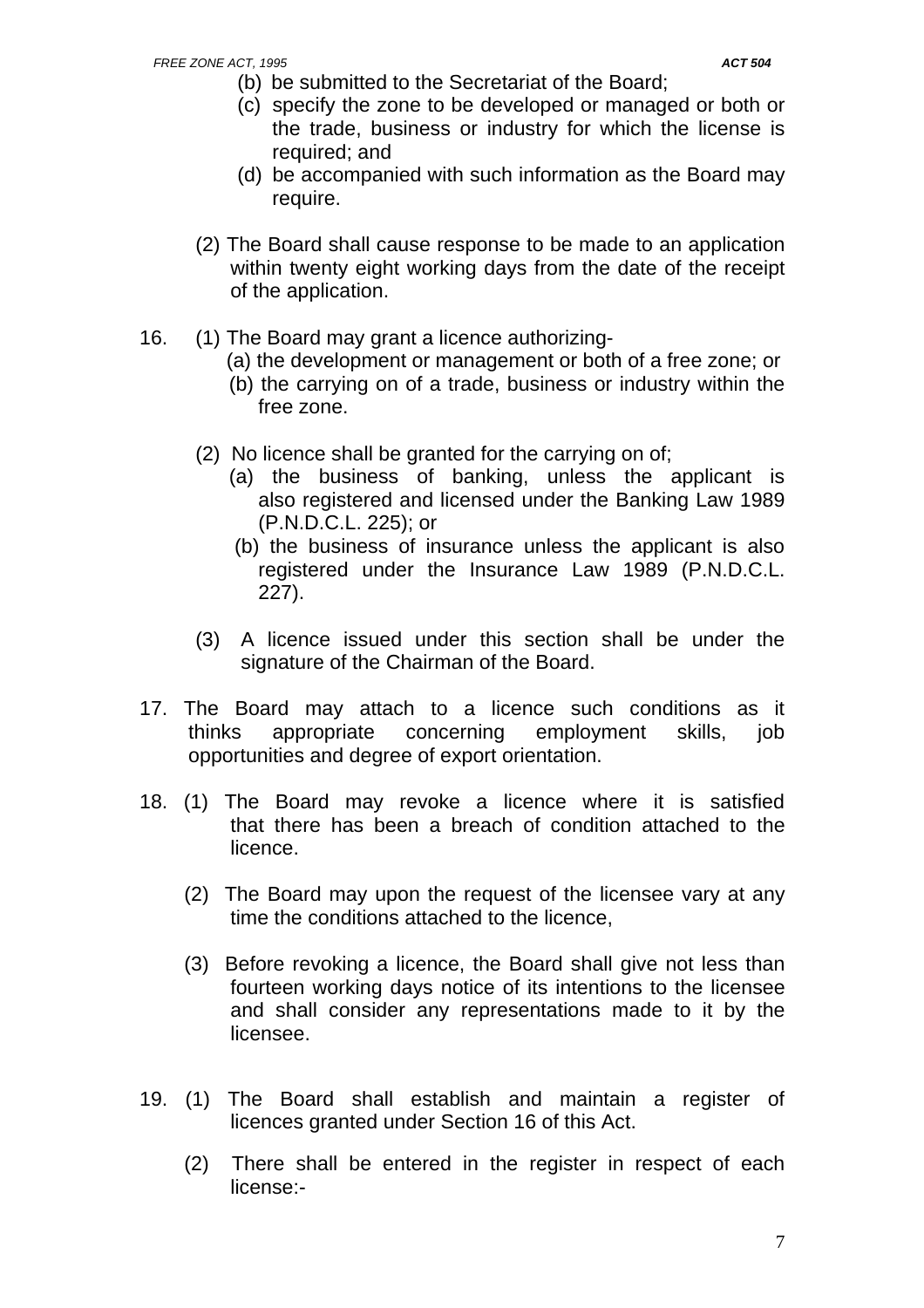- (a) the name of the person to whom the license is granted; and
- (b) the zone to be developed or managed or both or the trade, business or industry to which the licence relates.
- (3) The register shall be kept by the Board and shall be open for inspection by the public subject to such fee as the Board may determine.
- 20. No licensee shall transfer a licence issued in respect of it to any other person without the prior approval of the Board.

## **PART V - IMPORT AND EXPORT**

- 21. The laws for the time being in force relating to the importation and exportation of goods and services other than consumer goods for commercial purposes shall not apply to-
	- (a) the bringing of goods directly from a country outside Ghana into a free zone; or
	- (b) the dispatch of goods for export out of a free zone to a country outside Ghana,

 except in so far as such laws are made applicable by regulations made under this Act.

- 22. (1) The imports of a free zone developer, subcontractor or enterprise into a free zone or singlefactory zone shall be exempt from direct and indirect taxes and duties.
- 23. (1) The Minister may by legislative instrument authorize the sale of up to 30 percent of the annual production of goods and services of a free zone and single factory zone enterprise to the national customs territory.
	- (2) Sales of goods from free zone enterprises or single factory zones to the national customs territory shall be considered as imports and shall be subject to the rules and regulations relating to imports into the national customs territory.
	- (3) Damaged or rejected goods, or samples may be sold by the free zones and single-factory zones to the national customs territory; and such goods shall be considered as part of the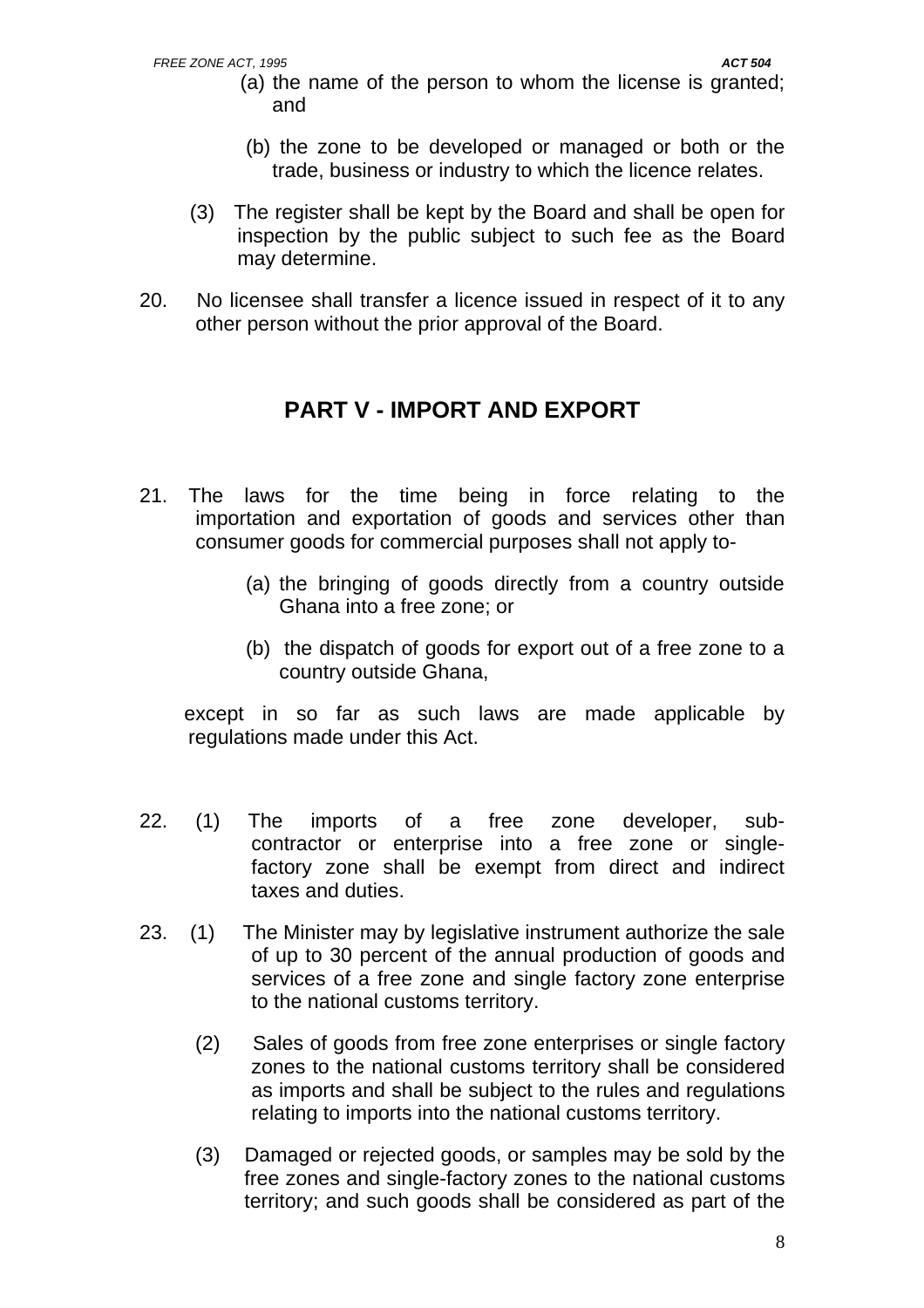30 percent of annual production of the free zones and single-factory zones authorized to be sold to the national customs territory and as such shall be subject to the applicable duties and taxes.

- (4) An instrument issued under subsection (1) of this section shall provide penalties for contravention of any authority provided in it.
- 24. (1) Sales of goods and services by a domestic enterprise from the national customs territory to enterprises in the free zone and single-factory zone shall be considered as exports.
	- (2) A domestic enterprise shall be eligible to benefit from the prevailing export incentives available to a national exporter and shall not require an export license for sale of any goods and services to enterprises in the free zone or single factory zone.
	- (3) An enterprise in a free zone or single-factory zone may purchase goods and services sold by a domestic enterprise with local currency obtained through conversion of foreign currency through the banks and any licensed foreign exchange bureau.
- 25. (1) An authorized officer of any of the Revenue Services, member of the Police Force or an officer authorized by the Minister may, in the discharge of their official duties, at any time enter and inspect a free zone, buildings, aircraft, ships, boats or vehicles in the free zone.
	- (2) An officer exercising any power of entry or inspection shall on request produce his authorization.
	- (3) Any person who prevents or obstructs an entry authorized by subsection (1) of this section or attempts to do so, commits an offence and is liable on summary conviction to a fine not exceeding \$1,000 or its equivalent in cedis or imprisonment for a term not exceeding six months or to both.
- 26. (1) The Customs, Excise and Preventive Service shall be responsible for the control of zero-rated goods-
	- (a) within a free zone;
	- (b) in transit between two free zones; and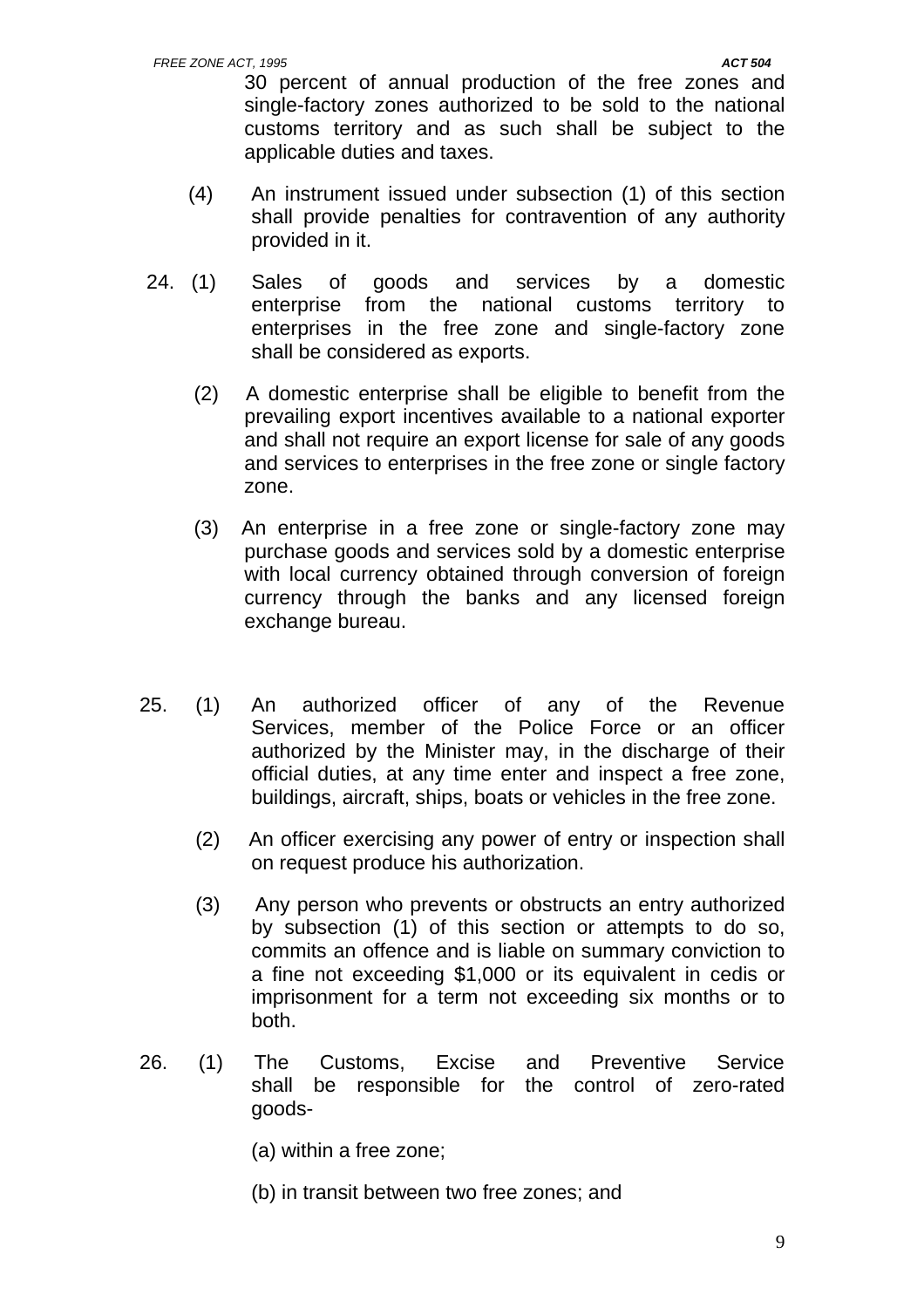- (f) in transit between a free zone and a point of entry into or exit out of Ghana.
- (2) The Minister after consultation with the Minister responsible for Customs and Excise and the Commissioner of Customs, Excise and Preventive Service may by legislative instrument make regulations
	- (a) adopting or modifying for the purposes of this Act any of the regulations relating to customs operations;
	- (b) governing the movement of persons, vehicles or goods into and out of a free zone, from and out to other parts of the customs territory;
	- (c) covering the keeping, storage and handling of goods in free zones;
	- (d) covering the keeping and preserving of accounts and records in a specified form in respect of goods in free zones; and
	- (e) relating to the provision of security by bond or otherwise on goods in transit between free zones and points of entry and exit from and to other countries.
- 27. Where goods stored in a free zone are found to be missing without an acceptable explanation, the Commissioner may request the licensee to pay the duty on the goods at the rate in force at the time in addition to any penalty which may be imposed by the Commissioner.

## **PART VI – INCENTIVES**

- 28. (1) Free zone developers and enterprises granted licences under this Act shall be exempted from the payment of income tax on profits for the first ten years from the date of commencement of operation.
	- (2) The income tax rate after ten years shall not exceed a maximum of 8 per cent.
	- (3) A shareholder shall be exempted from the payment of withholding taxes on dividends arising out of free zone investments.
- 29. (1) A foreign investor may take and hold a maximum of 100 per cent of the shares in any free zone enterprise.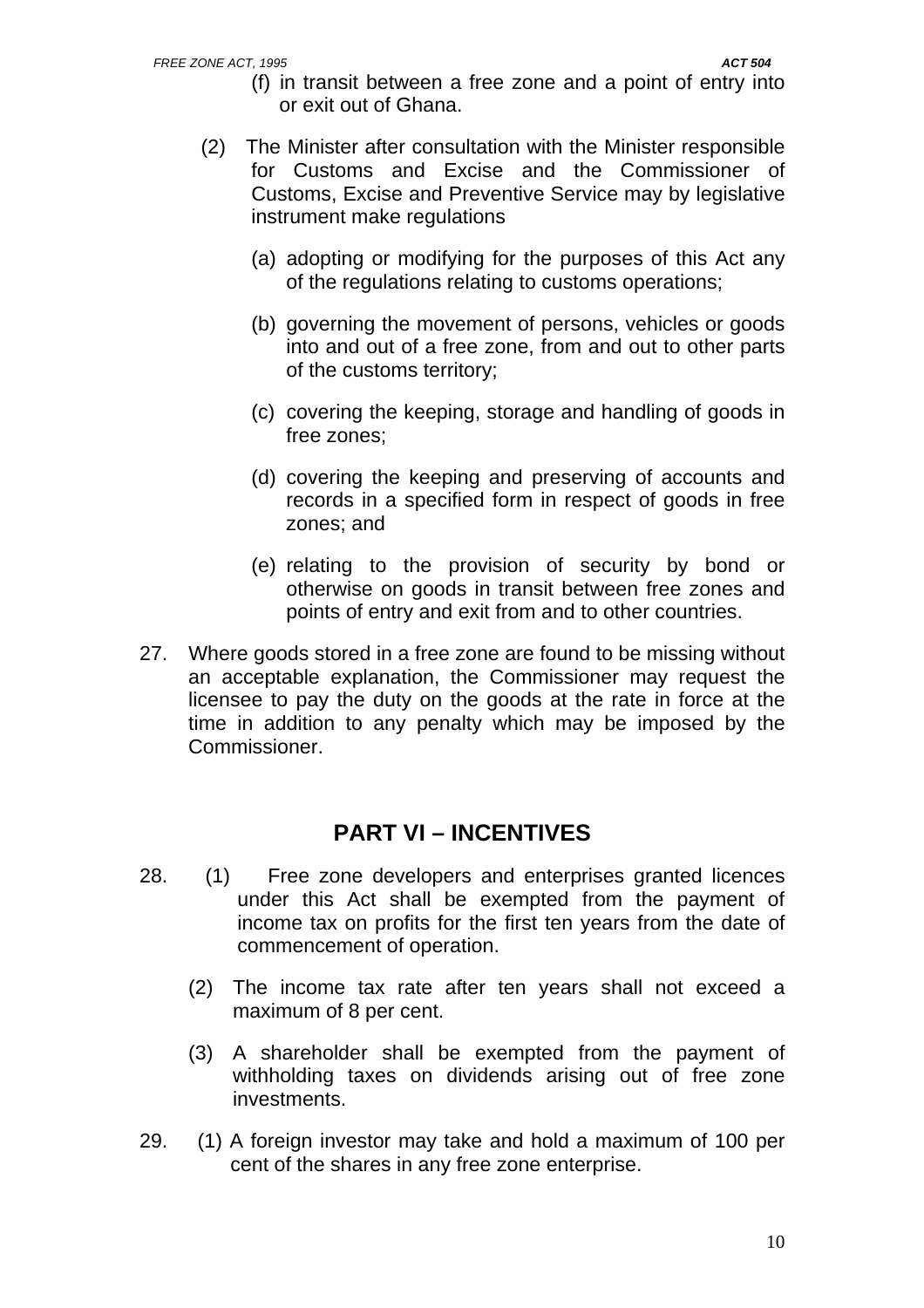- (2) A domestic investor may take and hold a maximum of 100 percent of the shares in any free zone enterprise.
- (3) Foreign and domestic investors shall have equal status within the export free zones.
- 30. Subject to this section any enterprise in free zone shall be guaranteed unconditional transfer through any authorized dealer bank in free convertible currency of: -
	- (a) dividends or net profits attributable to the investment;
	- (b) payments in respect of loans servicing where a foreign loan has been obtained;
	- (c) fees and charges in respect of any technology transfer agreement; and
	- (d) the remittance of proceeds (net of all taxes and other obligations) in the event of sale or liquidation of the enterprise or any interest attributable to the investment.
- 31. (1) No enterprise in a free zone shall be nationalized or expropriated by Government and no person who owns, whether wholly or in part, the capital of an enterprise shall be compelled by law to cede his interest in the capital to any other person.
	- (2) There shall not be any acquisition of an enterprise to which this Act applies by the state unless the acquisition is in the national interest or for a public purpose and under a law which makes provision for
		- (a) payment of fair and adequate compensation; and
		- (b) a right of access to the High Court for the determination of the investor's interest or right and the amount of compensation to which he is entitled.
	- (3) Any compensation payable under this section shall be paid without undue delay and authorization for its repatriation in convertible currency, where applicable, shall be issued.
- 32. (1) Where a dispute arises between a licensee in a free zone and the Government in respect of any activities in the free zone, all efforts shall be made through mutual discussion to reach an amicable settlement.
	- (2) Any dispute between a licensee and the Government in respect of any activities in a free zone which is not amicably settled through mutual discussions may be submitted at the option of the aggrieved party to arbitration as follows-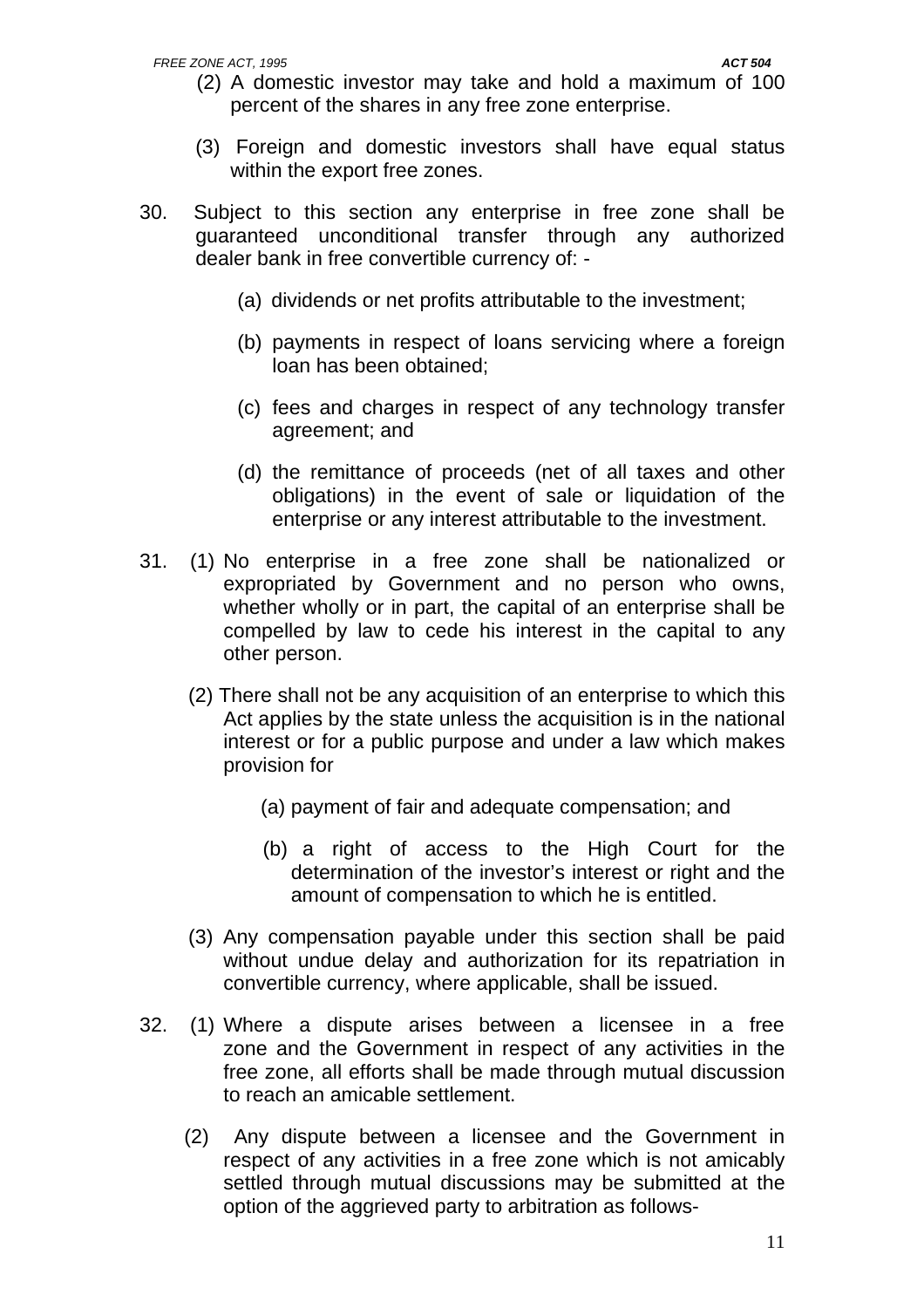- (a) in accordance with the rules of procedure for arbitration of the United Nations Commission of International Trade Law; or
- (b) in the case of a foreign investor, within the framework of any bilateral or multilateral agreement on investment protection to which the Government and the country of which the investor is a national are parties; or
- (c) in accordance with any other national or international machinery for the settlement of investment disputes agreed to by the parties.
- (3) Where in respect of any dispute, there is disagreement between the licensee and the Government as to the method of dispute settlement to be adopted, the choice of the licensee shall prevail.
- 33. (1) Each free zone enterprise shall be permitted to operate a foreign currency account with banks in Ghana.
	- (2) The terms and conditions under which the accounts shall be operated shall be set out in the licence granted under section 16 of this Act.
	- (3) The Central Bank shall be consulted by the Board on the terms and conditions referred to in subsection (2) of this section.
- 34. (1) Free zone developers and enterprises shall be free to negotiate and establish contracts of employment with employees that include wage scales, minimum working hours, employee suspension and dismissal, settlement of disputes arising between employers and employees, and other such terms of employment as shall be consistent with I.L.O. Conventions on workers rights and conditions of service.
	- (2) Work and resident permits shall be required for any foreign national who wishes to live in Ghana and work in a free zone.
	- (3) Application for work and resident permits for foreign employees of free zone enterprises shall be submitted to the Board which shall take the necessary action in consultation with the Immigration Service.
	- (4) Subject to the existence of a double taxation agreement between the Government of Ghana and the Government of the foreign employee, the foreign employee shall be totally exempt from payment of income tax to the Government of Ghana on income earned in the free zone during the period of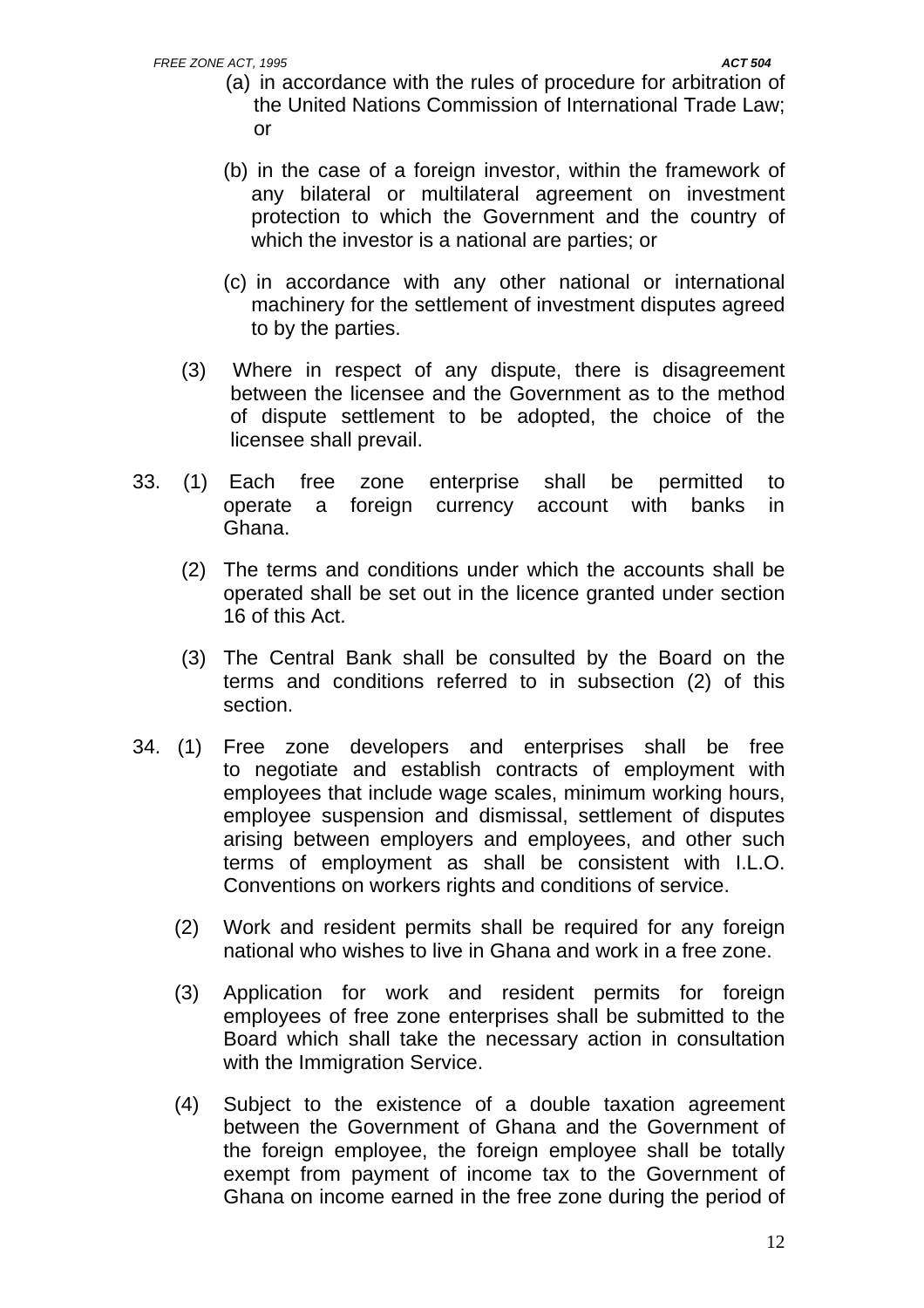that work and resident permits issued shall remain valid except that the employee shall be liable of income tax in his home country.

- 35. (1) The Board shall issue identity card to all employees of licenced operators in a free zone.
	- (2) A person who enters or leaves a free zone may be subject to inspection by any person authorized by the Board to do so.
	- (3) A person who obstructs or prevents any person authorized by the Board in performance of his functions under subsection (2) of this section commits an offence and is liable on summary conviction to a fine not exceeding \$500.00 or its equivalent cedis or to imprisonment for a term not exceeding six months or to both.

### **PART VII- ADMINISTRATION AND MISCELLANEOUS PROVISIONS**

- 36. (1) The Board shall have a Secretariat.
	- (2) The Minister for Trade and Industry shall assign to the Secretariat of the Board such public officers as the Board may require for the implementation of its functions.
	- (3) The Ministry may by legislative instrument make regulations on the functions of the Secretariat.
- 37. There shall be provided to the Board by Parliament such monies as it may require to meet its expenditure.
- 38. The Minister shall submit to Parliament as soon as practicable and in any event not more than six months after the end of each financial year a report dealing generally with the activities of the Board during the financial year to which the report relates.
- 39 (1) Where an offence is committed under this Act, regulations made under this Act or any other law by a body of persons:-
	- (a) Where the body of persons is a body corporate every director and officer of the body corporate shall be deemed to be guilty of the offence; and
	- (b) Where the body of persons is a firm or partnership every partner shall be considered to be guilty of the offence.
	- (2) A person shall not be guilty of an offence by virtue of this section if he proves that the act constituting the offence was committed by a person other than himself and without his knowledge or connivance and that he exercised all due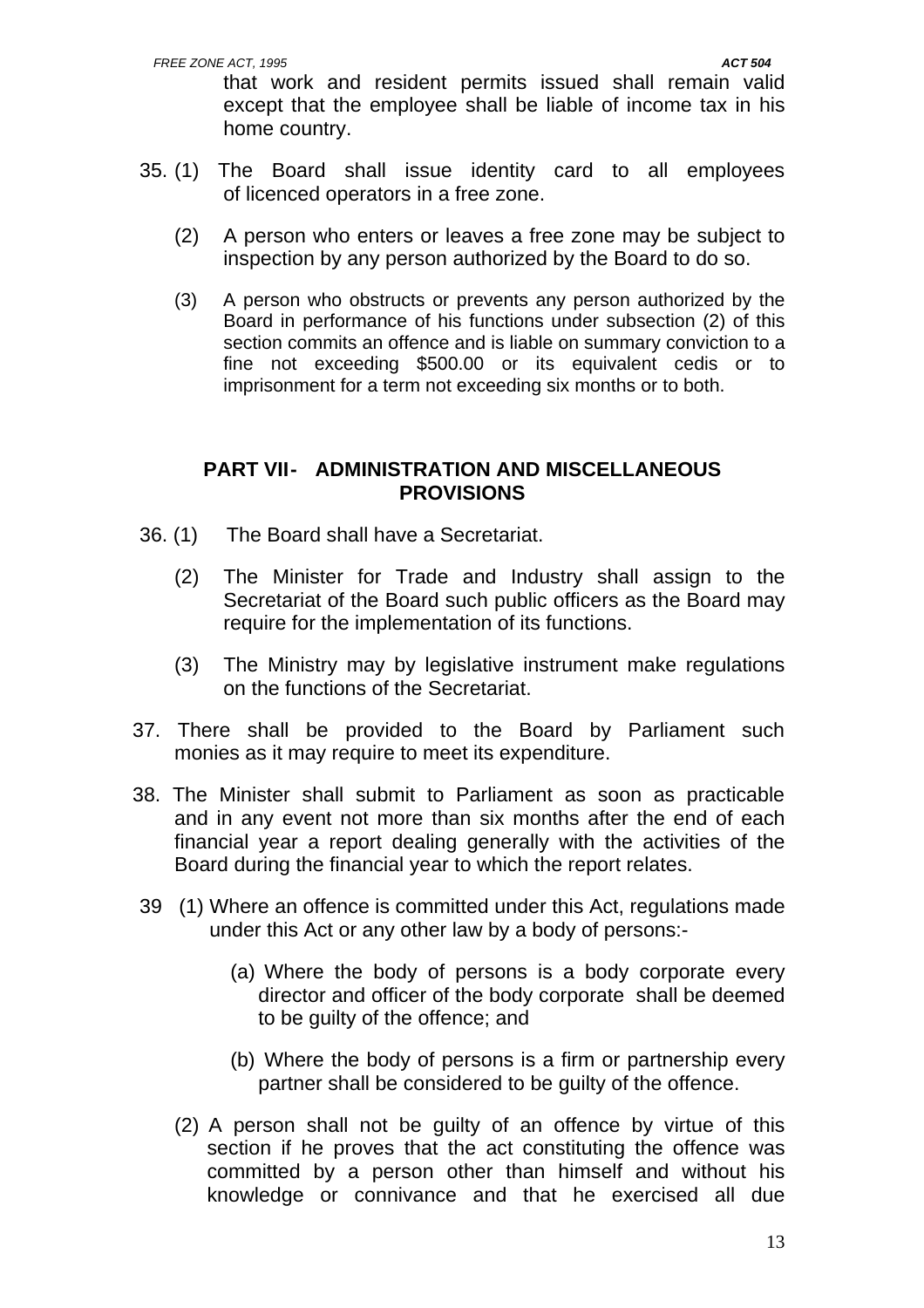diligence to prevent the commission of the offence having regard to all the circumstances.

- 40. A person who:-
	- (a) in contravention of any provision of this Act carries or attempts to carry anything into or out of a free zone; or
	- (b) conceals anything with intent to illegally carry it into or out of a free zone,

 commits an offence and is liable on conviction to imprisonment of not less than three months or more than five years.

- 41. (1) The Minister may make regulations for the effective implementation of this Act including regulations which exempt licensed enterprises from the provisions of existing laws and regulations.
	- (2) Regulations may provide for offences and prescribe penalties for contravention which shall not exceed a fine of ¢2 million or imprisonment for a term not exceeding twelve months or both.
- 42. The Ghana Industrial Free Zone authority Decree 1979 (S.M.C.D. 157) is hereby repealed.
- 43. In this Act unless the context otherwise requires:-

"Centre" means the Ghana Investment Promotion Centre;

 "Commissioner" means the Commissioner of Customs, Excise and Preventive Service;

- "enterprise" means an industry, project, undertaking or business for commercial purposes or any part of it;
- "free zone" means an area or building declared as a free zone by publication in the Commercial and Industrial Bulletin and includes single factory zones, free port, free airport, free river or lake port;
- "developer" means a person who acquires a free zone area and is licensed for its use or uses it for operations allowed under this Act or rents or sells it or provides services to enterprises which wish to carry on or are carrying on business within the zone and includes agents or sub contractors of the developer;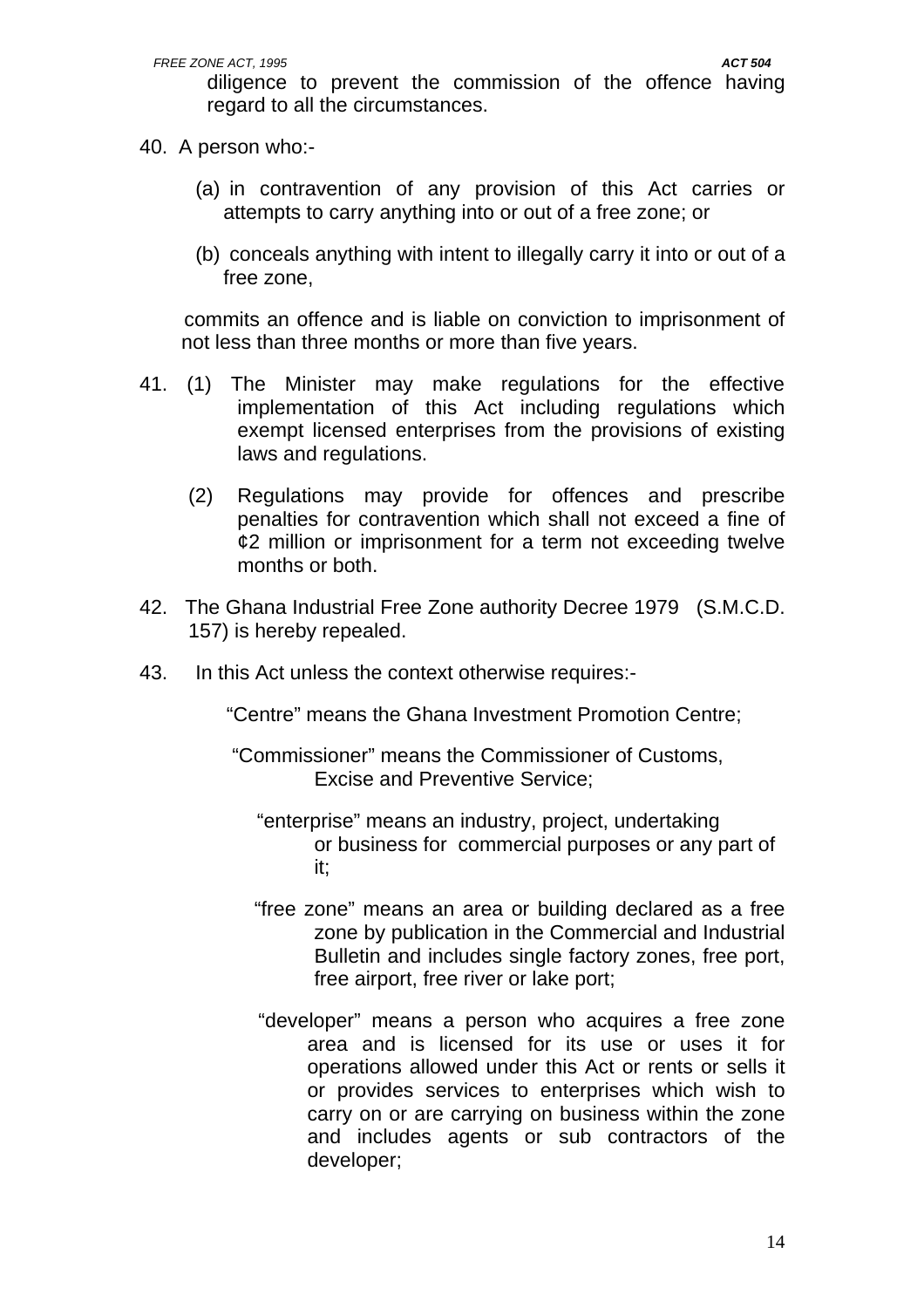"domestic enterprise" means an enterprise incorporated in Ghana and operating outside a free zone;

"goods" include both animate and inanimate thing;

- "importer" and "exporter" means respectively owner or person for the time being in possession of or beneficially interested in any goods at the time of the importation or exportation;
- "Minister" means the Minister responsible for Trade and Industry;
- "single factory zone" means a factory or building declared as a free zone;
- "national exporter" means any exporter other than a free zone exporter;
- "Revenue Services" means the Customs, Excise and Preventive Service and the Internal Revenue Service.